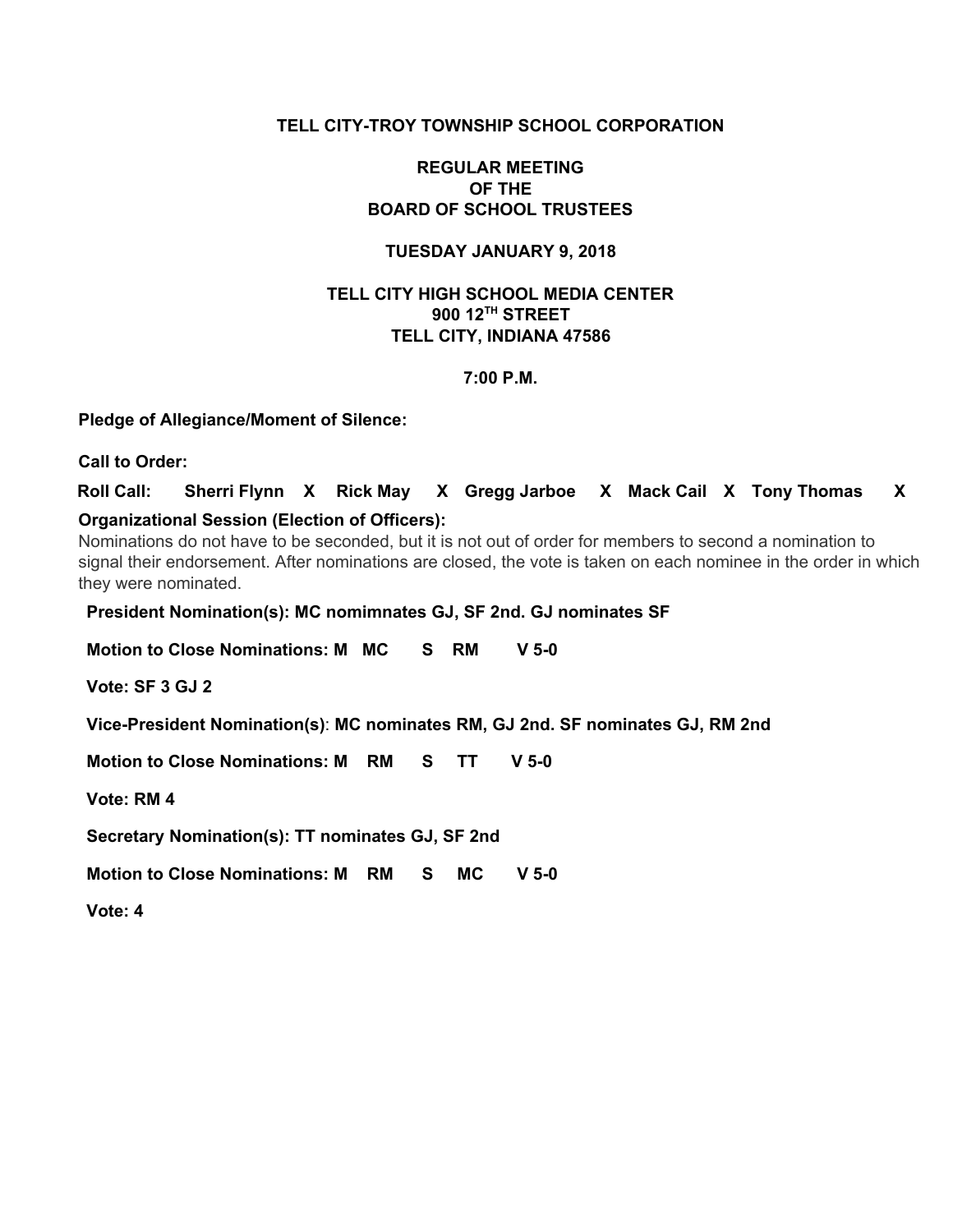| Adoption of the Agenda of Tuesday, January 9, 2018<br>Motion is to approve as presented.                     | м | GJ   |    | S TT | V | $5-0$ |
|--------------------------------------------------------------------------------------------------------------|---|------|----|------|---|-------|
| Approval of the Minutes of the Regular Meeting of December 12,<br>2017<br>Motion is to approve as presented. |   | M SF |    | S TT |   | $5-0$ |
| Approval of the Minutes of the Special Session of December 21,<br>2017<br>Motion to approve as presented.    |   | M SF |    | S TT | v | 5-0   |
| Approval of the Minutes of the Public Hearing of December 21,<br>2017<br>Motion to approve as presented.     |   | M SF |    | S GJ | v | $5-0$ |
| <b>Approval of the Claim Docket</b>                                                                          | М |      | S. | GJ   |   | 5-0   |

Also included with the claim docket is the annual report from the elementary schools. You might remember we chose to have all ECA's audited this year, and both building received exemplary reports. Motion is to approve the presented claims.

- **1. Reports:**
	- a. **Mrs. Noble**
	- b. **Mr. Ramsey**
	- **c. Redevelopment Corporation Report**
- **2. Communications from the Public:**
- **3. Old Business:**
- **4. New Business:**

**a. Designate a day, place, and time for regular meetings which shall be held at least once every month M GJ S TT V 5-0**

The regularly scheduled board meeting is currently held on the second Tuesday of the month at 7 PM in the JSHS Media Center. Motion is to keep the meetings the same. Mr. Cail asks if moving the meeting might draw more of a crowd. Mr. Thomas asks if the time/date has ever been different. There are concerns of people being able to get to the meeting after work if it is too early. Discussion revolved around the impact of times, possible options. The board was reminded the regular meeting should be regularly scheduled, and a time should be established. Mrs. Flynn calls for the vote on the recommendation to keep it the same.

### **b. Designate those persons authorized to use the safe deposit box. M GJ S MC V 5-0**

The superintendent and corporation treasurer are currently authorized to access the safe deposit box. Mr. Jarboe motions to maintain the current set up. Mr. Thomas asks what is in the safe deposit box.

**c. Authorize the President of the Board to appoint individual Board members to any necessary M TT S GJ V 5-0**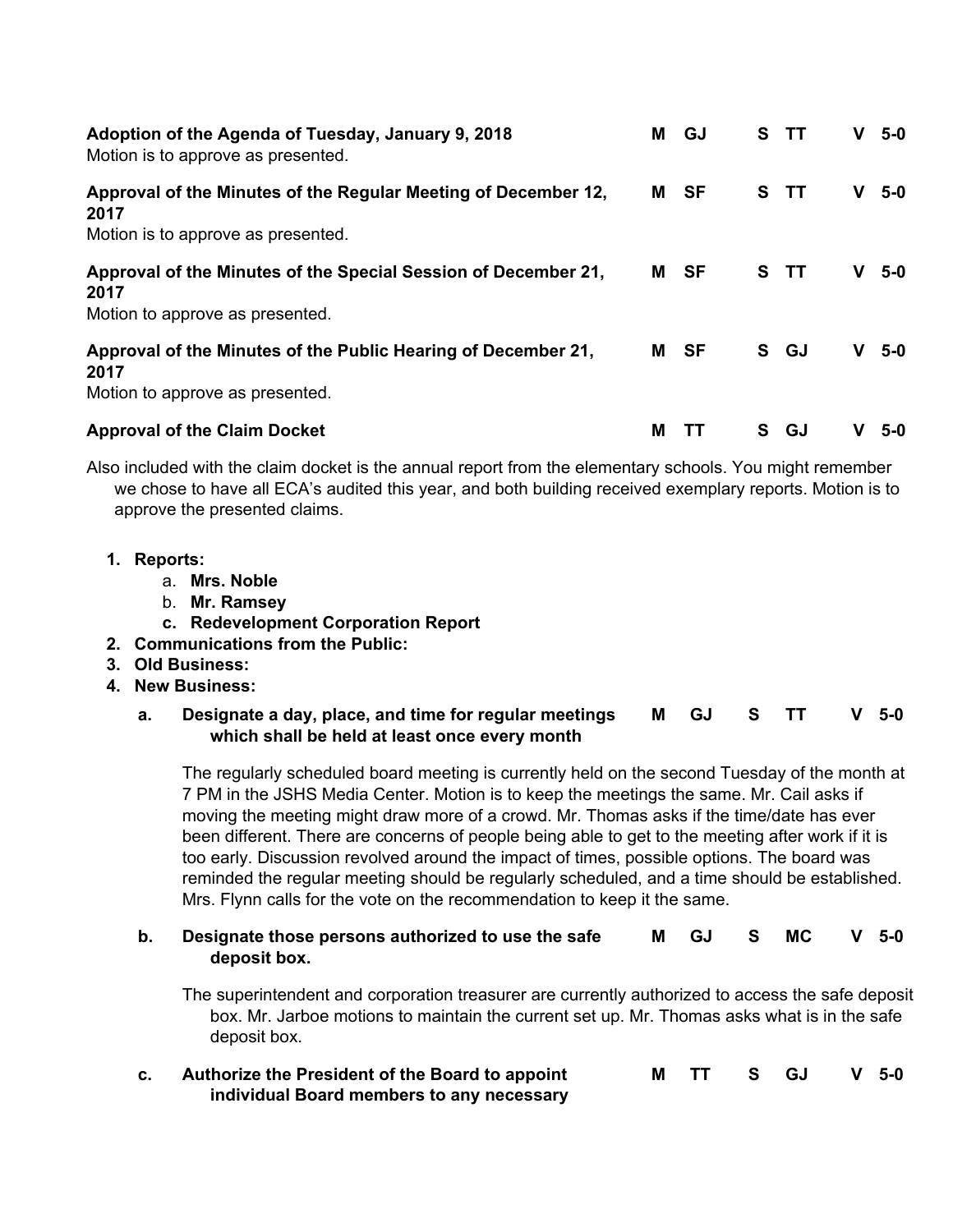## **committees or as representatives to various organizations**

Currently the Board President has the power to appoint board members to committees. Mr. Thomas motions the president maintain the ability to appoint. Mr. Cail asks what appointments we are talking about. Superintendent states some examples are the PCDC, bargaining, school specific committees.

# **d. Appointment of Legal Counsel M SF S GJ V 5-0**

John Werner is serving as legal counsel for the corporation. Mr. Werner is recommended to continue in this position. The motion is made to maintain Mr. Werner's counsel.

#### **e. Appoint a Board member as legislative liaison to the Indiana School Boards Association Appointment**

The Board President currently serves in this role. Mrs. Flynn asks if there is any interest, and the board encourages her to maintain the role. Mrs. Flynn will continue to serve as the legislative liaison.

#### **f. Discuss the need for work sessions and set a schedule if needed M GJ S SF V 5-0**

Work sessions for 2017 were established as every other month on the first Tuesday of the month at 7:00 PM in the JSHS media center, to be held only if needed. Motion is to maintain the current schedule as needed.

## **g. Appoint the School Corporation's Treasurer M GJ S TT V 5-0**

I recommend Mrs. Elder continue to serve as Corporation Treasurer. Motion is to maintain Mrs. Elder as Corporation Treasurer.

#### **h. Appoint a member of the Board as a non-voting member of the County Redevelopment Commission year remaining to serve NO ACTION- Mr. Thomas has 1**

## IC 36-7-14-6.1

...(d) A nonvoting adviser appointed under this section: (1) must also be a member of the school board of a school

corporation that includes all or part of the territory served by the redevelopment commission;

(2) is not considered a member of the redevelopment commission for purposes of this chapter but is entitled to attend and participate in the proceedings of all meetings of the redevelopment commission;

(3) is not entitled to a salary, per diem, or reimbursement of expenses;

(4) serves for a term of two (2) years and until a successor is appointed; and

(5) serves at the pleasure of the entity that appointed the nonvoting adviser.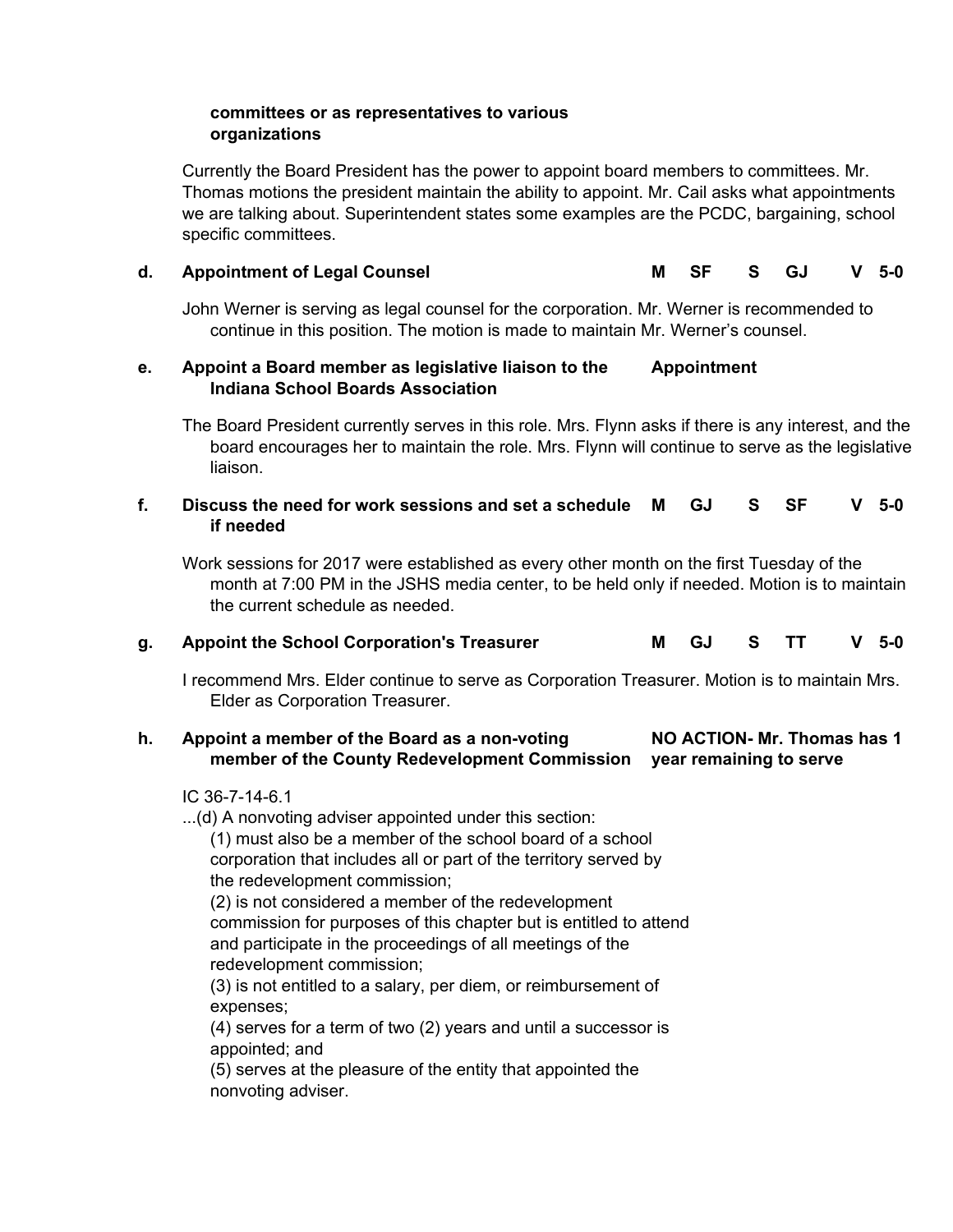As added by Acts 1981, P.L.310, SEC.83. Amended by P.L.190-2005, SEC.7; P.L.146-2008, SEC.723.

Mr. Thomas was appointed last year (2017) and will serve the remainder of the two year appointment in 2018.

| L. | Name the Superintendent as the Local Education<br>м<br><b>Administrator Programs Director (LEA)</b> |   | GJ | S. | <b>SF</b> | - 5-0 |
|----|-----------------------------------------------------------------------------------------------------|---|----|----|-----------|-------|
|    | Motion is made to maintain superintendent as LEA PD.                                                |   |    |    |           |       |
|    | <b>Identification of the School Corporation's official</b><br>newspaper                             | м | GJ | S. | MC.       | 5-0   |

The Perry County News is currently identified as the corporation's official newspaper. I recommend we keep the Perry County News as the official newspaper. Motion is to establish the PC News as the corporations official newspaper.

## **k. Set School Board Member compensation M TT S MC V 5-0**

The previous recommendation was to establish board member compensation at \$1.00/year. Below is the language concerning compensation.

0144.1

Compensation

Board members are entitled to receive each year a basic compensation of \$2,000 per annum. Expenses of a Board member shall be reimbursed when incurred in the performance of his/her duties or in the performance of functions authorized by the Board and duly vouchered. I.C. 20-5-3-6

The following guidelines have been established by the Board to ensure appropriate and proper reimbursement of expenses for Board members.

A. Expenses will be reimbursed only for activities authorized by the Board.

B. Reimbursement for mileage will not exceed the current rate established for Corporation employees.

C. When attending a Board-approved conference, all fees, parking, mileage, meals, and lodging may be reimbursed, if requested.

D. Purchase of any printed or other materials relating to Boardmanship will be reimbursed if prepurchase approval is given by the Board. If such approval is not possible or feasible, a voucher must be submitted to the Board for approval.

E. When the Board attends a community or school-related event as a Board function, or if a Board member attends as the designated representative of the Board, any incurred expenses, including mileage, will be reimbursed by the Board. If a Board member attends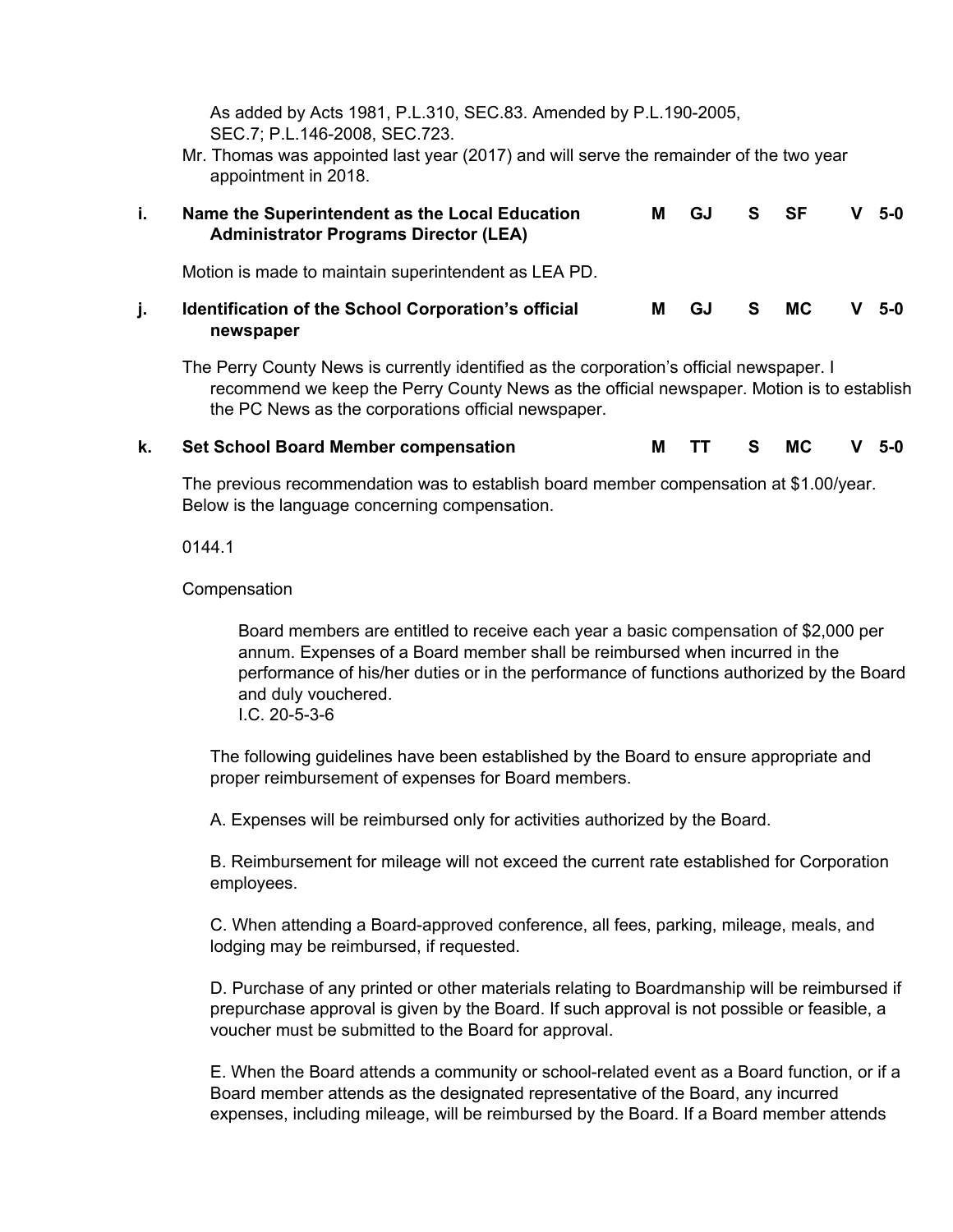such events as a private citizen, any incurred expenses are to be paid by the Board member.

F. No entertainment expenses or purchases of alcoholic beverages are reimbursable.

I recommend the board re-establish a \$2000.00 stipend/member for the service provided by board members.

Mack Cail motions the \$2000.00 be reinstated after some explanation from the superintendent. Mr. May seconds the motion.

Tony Thomas recommends \$1000.00, as there is no upcoming election. Mr. Cail rescinds the motion, Mr. May rescinds the second. Mr. Jarboe concedes next year as an election year the amount should increase to cover costs of the election. The board also discusses the ability to donate their salaries back to the school. Mr. Thomas feels \$1000 is fair. Mr. Thomas makes a motion to set the compensation at \$1000 and Mr. Cail seconds the motion.

| <b>Conflict of Interest Statements</b> | <b>No Action</b> |
|----------------------------------------|------------------|
|                                        |                  |

Please return these to me by the end of the week (1/6/18)

## **m. Approval of year end (2017) Transfer of Funds M GJ S TT V 5-0**

This allows the corporation treasurer to balance the accounts based on year end. This is only movement of funds within sub accounts, it is not movement from one major account to another (CPF to Transportation, for example). Motion is to approve as presented.

## **n. Motion to Approve the Contract of the Superintendent M SF S RM V 5-0**

This action will approve the contract of the Superintendent, which was publicly heard on December 21, 2017. Motion is to approve as presented.

| <b>Resignations and Retirements</b><br>О. |                                              |   | <b>None</b>                           |  |  |  |  |  |  |
|-------------------------------------------|----------------------------------------------|---|---------------------------------------|--|--|--|--|--|--|
| D.                                        | <b>William Tell Elementary School</b>        | м | s                                     |  |  |  |  |  |  |
|                                           | 1. Program Assistant<br>2. Program Assistant |   | 1. Ronica Jarboe<br>2. Deborah Rhodes |  |  |  |  |  |  |

These were taken separately at the request of Mr. Jarboe. Mrs. Flynn motioned to approve Ronica Jarboe, seconded by Mr. Thomas. **Motion passes 4-0-1** with Mr. Jarboe abstaining. Mrs. Flynn motioned to approve Deborah Rhodes, seconded by Mr. Jarboe. **Motion passes 5-0**.

|    | q. Tell City Jr-Sr High School           | <b>None</b> |     |      |  |         |
|----|------------------------------------------|-------------|-----|------|--|---------|
| r. | <b>Athletics</b>                         | <b>None</b> |     |      |  |         |
| s. | <b>Second Read: Neola Policy Updates</b> | м           | GJ. | S SF |  | $V$ 5-0 |

Policy 1220 - Employment of the Superintendent - Revised Policy 1521 - Personal Background Checks, References, and Mandatory Reporting of Convictions and Substantiated Child Abuse ( ) and Arrests – Revised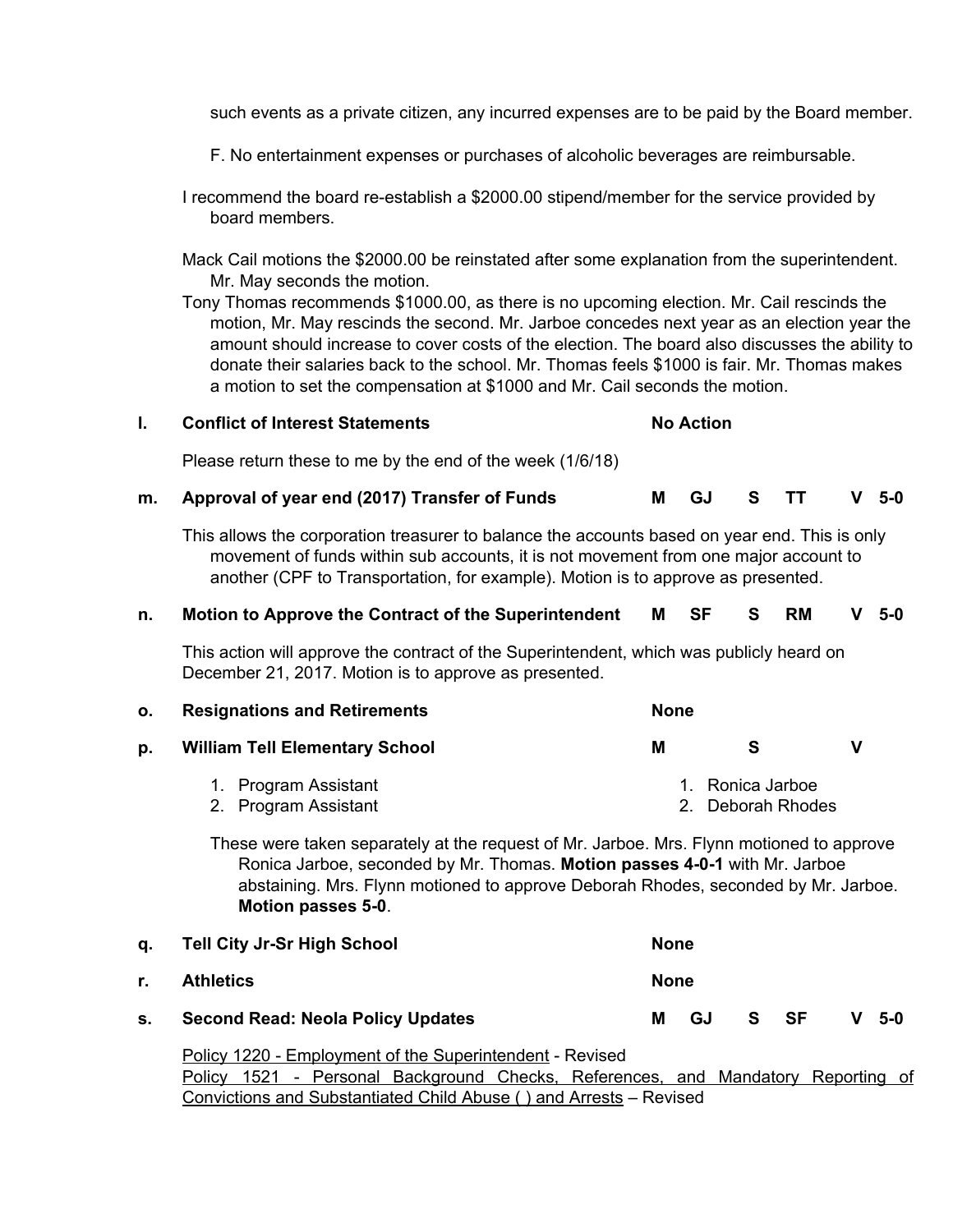Policy 3121 - Personal Background Checks, References, and Mandatory Reporting of Convictions and Substantiated Child Abuse ( ) and Arrests – Revised

Policy 4121 - Personal Background Checks, References, and Mandatory Reporting of Convictions and Substantiated Child Abuse ( ) and Arrests – Revised

Policy 8120 - Volunteers – Technical Correction

Policy 8121 - Personal Background Check – Contracted Services – Revised

Policy 2221 - Mandatory Curriculum - Revised

Policy 2262 - Latch-Key Programs - Replacement

Policy 2623.01 - Test Security Provisions for Statewide Assessments - Revised

Policy 3131 Reduction in Force ("RIF") in Certificated Staff - Revised

Policy 3220.01 - Teacher Appreciation Grants – Technical Correction

Policy 5200 - Attendance - Revised

Policy 5330 - Use of Medications - Revised

Policv 5350 - Student Suicide Awareness and Prevention - Revised (Name change included)

Policy 5460 - Graduation Requirements - Revised

Policy 5630.01 (V1) - Use of Seclusion and Restraint with Students - Technical Correction

Policy 5730 - Equal Access for Non-corporation-Sponsored Clubs and Activities - Technical **Correction** 

Policy 6152 - Student Fees and Charges - Revised

Policy 8330 - Student Records - Revised

Policy 8462 - Child Abuse and Neglect - Revised

Policy 8600 - Transportation - Revised

Policy 8800 - Religious/Patriotic Ceremonies and Observances – Technical Correction

The word "FINAL" was deleted from policy 8120- Operations as discussed at the December board meeting, and is included for review. The grammatical corrections submitted were included, and the motion is made to accept with those updates.

**t. Surplus Equipment M GJ S SF V 5-0**

| <b>Device</b>            | Qtv. | <b>Reason for Surplus</b>                                                                                     |
|--------------------------|------|---------------------------------------------------------------------------------------------------------------|
| <b>Tangent Computers</b> |      | No longer working                                                                                             |
| <b>HP Scanner</b>        |      | No longer working                                                                                             |
| <b>Nu Monitors</b>       | 25   | 10+ years old, lab decommissioned, no longer needed                                                           |
| Dell Laptop              |      | Old XP and can't be upgraded to Win 7                                                                         |
|                          |      | . ∧ett eister transisten anderen i den eine stellt te endetalen die eine eine erfolgenen eine ende die en Mal |

Mr. Cail asks if people purchase these, and it is explained that most of them get recycled by Mr. Goffinet's class. Motion is made to approve the items presented for surplus.

## **u. Legislative Updates No Action**